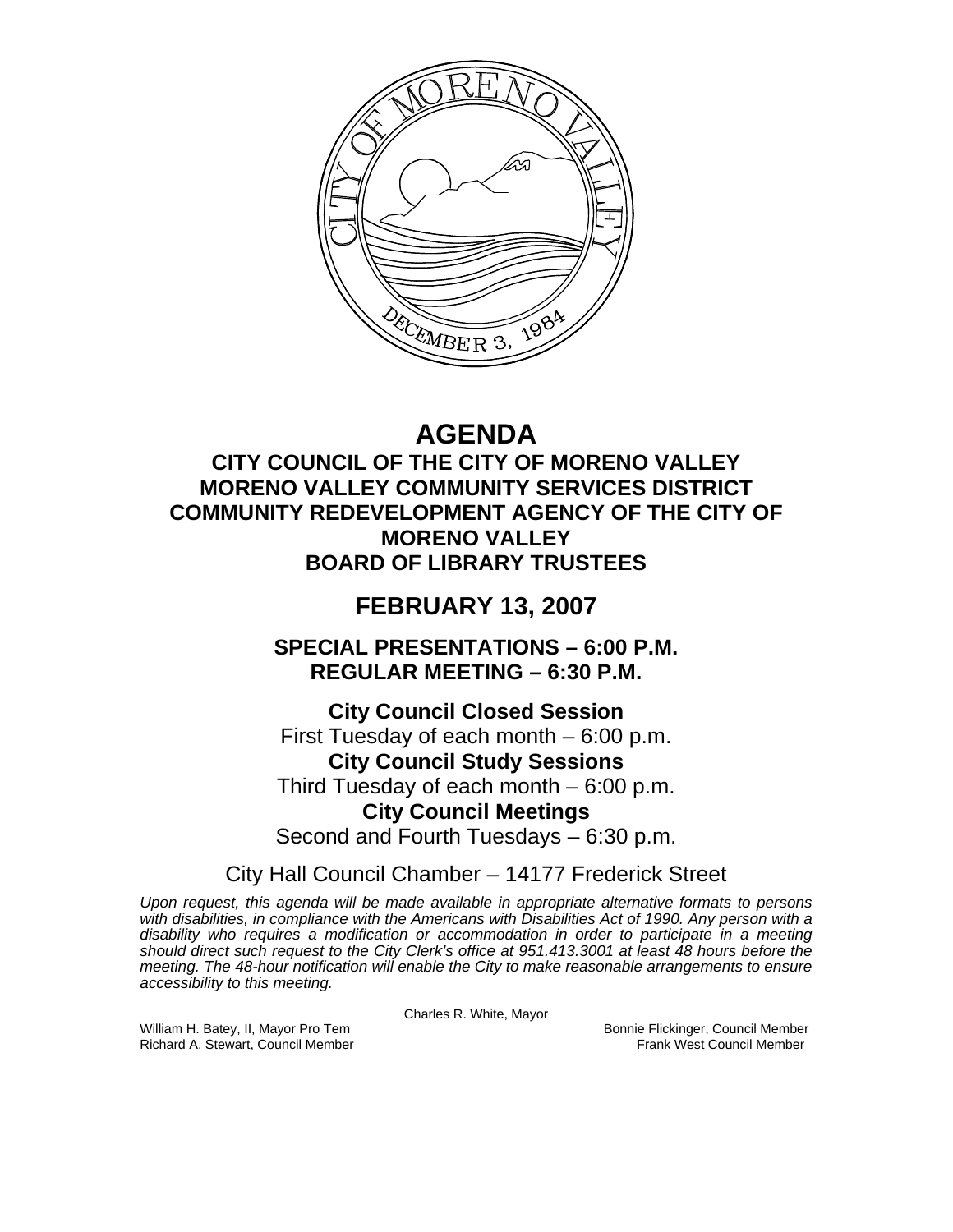# **AGENDA CITY COUNCIL OF THE CITY OF MORENO VALLEY FEBRUARY 13, 2007**

# **CALL TO ORDER**

# SPECIAL PRESENTATIONS – 6:00 p.m.

- 1. "Saved by the Belt" Award
- 2. Officer of the Quarter Officer Sean Vickers
- 3. Officer of the Year Investigator Omar Rodriguez
- 4. Proclamation Recognizing Riverside Transit Agency's 30<sup>th</sup> Anniversary
- 5. Student Recognition Award Grant Stephens, Valley View High School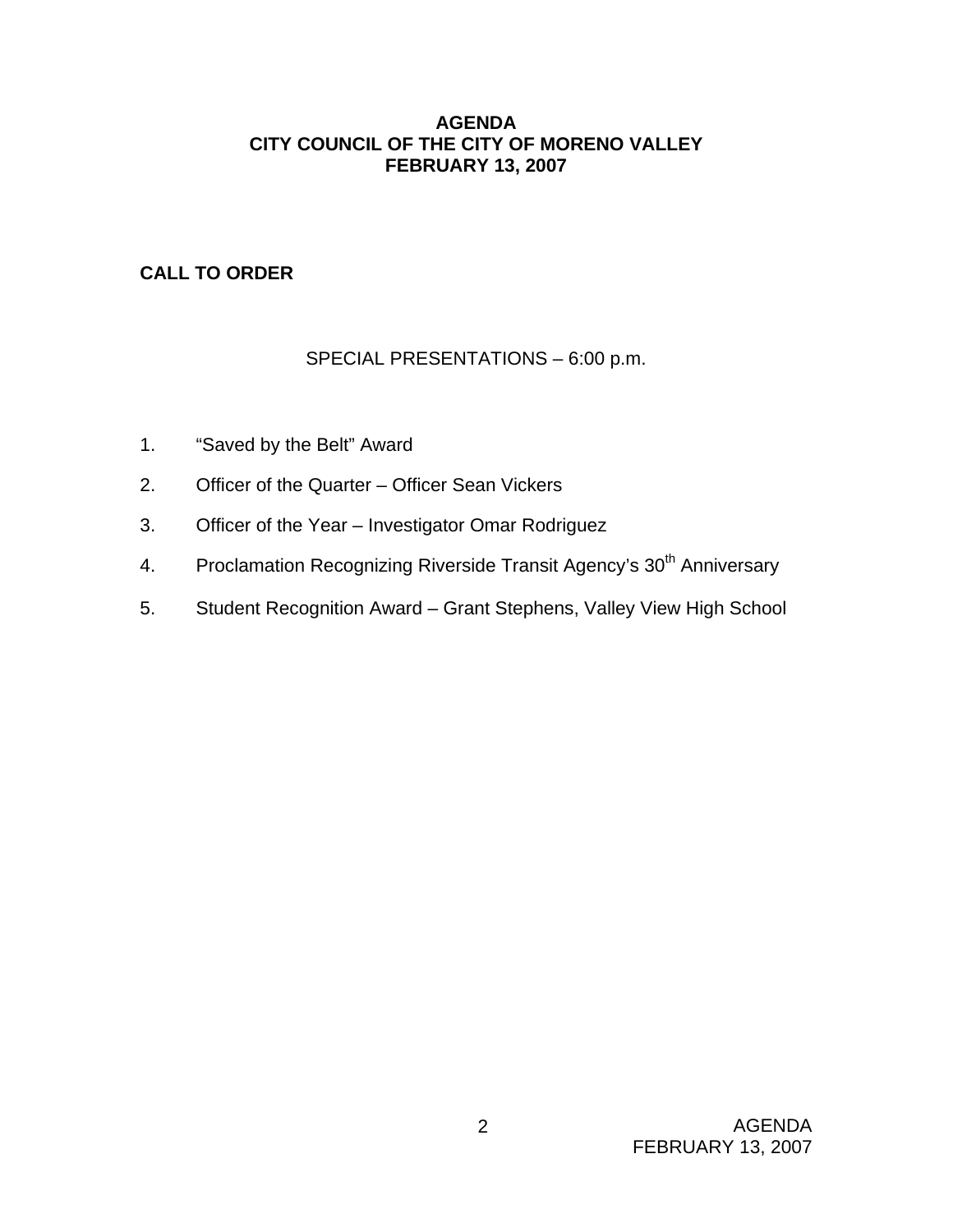### **AGENDA JOINT MEETING OF THE CITY COUNCIL OF THE CITY OF MORENO VALLEY MORENO VALLEY COMMUNITY SERVICES DISTRICT COMMUNITY REDEVELOPMENT AGENCY OF THE CITY OF MORENO VALLEY AND THE BOARD OF LIBRARY TRUSTEES**

### **REGULAR MEETING - 6:30 P.M. FEBRUARY 13, 2007**

**CALL TO ORDER** (Joint Meeting of the City Council of the City of Moreno Valley, Moreno Valley Community Services District, Community Redevelopment Agency of the City of Moreno Valley and the Board of Library Trustees - actions taken at the Joint Meeting are those of the Agency indicated on each Agenda item)

### **PLEDGE OF ALLEGIANCE**

**INVOCATION** – Pastor James Samples, New Life Christian Fellowship

# **ROLL CALL**

# **INTRODUCTIONS**

PUBLIC COMMENTS **ON MATTERS ON THE AGENDA** WILL BE TAKEN UP AS THE ITEM IS CALLED FOR BUSINESS, BETWEEN STAFF'S REPORT AND CITY COUNCIL DELIBERATION (SPEAKER SLIPS MAY BE TURNED IN UNTIL THE ITEM IS CALLED FOR BUSINESS.) Those wishing to speak should submit a BLUE speaker slip to the Bailiff. There is a three-minute limit per person. All remarks and questions shall be addressed to the presiding officer or to the City Council and not to any individual Council member, staff member or other person.

PUBLIC COMMENTS **ON MATTERS NOT ON THE AGENDA** UNDER THE JURISDICTION OF THE CITY COUNCIL WILL BE HEARD PRIOR TO CITY COUNCIL REPORTS AND CLOSING COMMENTS. IN THE EVENT THAT THE AGENDA ITEM FOR SUCH PUBLIC COMMENTS HAS NOT BEEN CALLED BY 9:00 P.M., IT SHALL BE CALLED AS THE NEXT ITEM OF BUSINESS FOLLOWING THE CONCLUSION OF ANY ITEM BEING HEARD AT 9:00 P.M. Those wishing to speak should submit a BLUE speaker slip to the Bailiff. There is a three-minute limit per person. All remarks and questions shall be addressed to the presiding officer or to the City Council and not to any individual Council member, staff member or other person.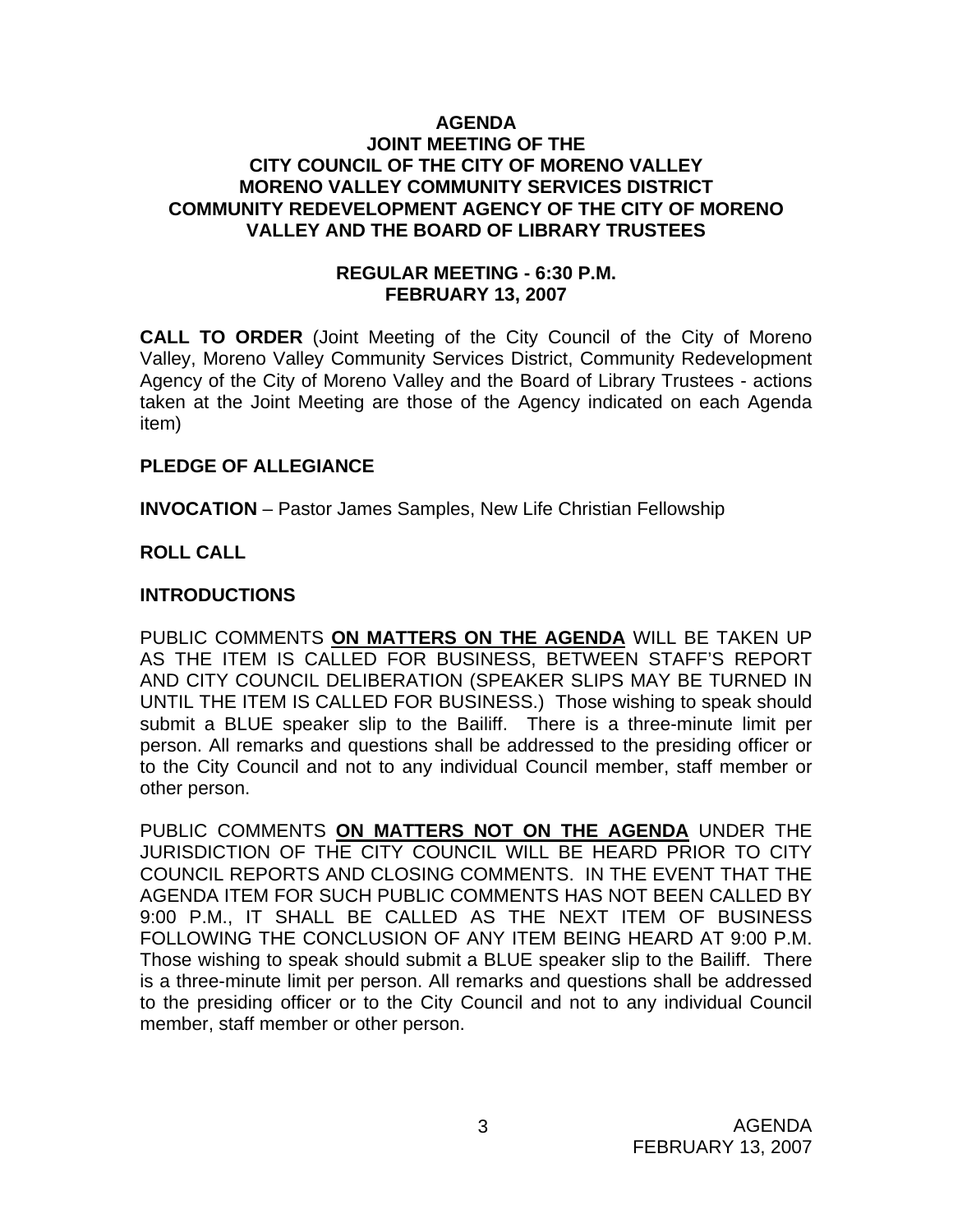# **JOINT CONSENT CALENDARS (SECTIONS A-D) OF THE CITY COUNCIL OF THE CITY OF MORENO VALLEY, MORENO VALLEY COMMUNITY SERVICES DISTRICT, COMMUNITY REDEVELOPMENT AGENCY OF THE CITY OF MORENO VALLEY, AND THE BOARD OF LIBRARY TRUSTEES**

All items listed under the Consent Calendars, Sections A, B, C, and D are considered to be routine and non-controversial, and may be enacted by one motion unless a member of the Council, Community Services District, Redevelopment Agency or the Board of Library Trustees requests that an item be removed for separate action. The motion to adopt the Consent Calendars is deemed to be a separate motion by each Agency and shall be so recorded by the City Clerk. Items withdrawn for report/discussion will be heard after public hearing items.

# **A. CONSENT CALENDAR** - **CITY COUNCIL**

- A1. ORDINANCES FIRST READING BY TITLE ONLY Recommendation: Waive reading of all Ordinance Introductions and read by title only.
- A2. CITY COUNCIL REPORTS ON REIMBURSABLE ACTIVITIES (Report of: City Clerk's Department) Recommendation: Receive and file.
- A3. WARRANT REPORT DECEMBER 31, 2006 (Report of: Finance Department) Recommendation: Adopt Resolution No. 2007-10, approving the Warrant Report, dated December 2006, in the total amount of \$15,289,687.96.

### Resolution No. 2007-10

A Resolution of the City Council of the City of Moreno Valley, California, Approving the Warrant Report Dated December 31, 2006

A4. REVIEW AND CONTINUE THE EMERGENCY ACTION REGARDING THE DESIGN AND CONSTRUCTION OF THE MORENO VALLEY UTILITIES (MVU) 115 KILOVOLT (KV) SUBSTATION AND SWITCHYARD FACILITY (Report of: Public Works Department) Recommendation: Review and continue the Emergency Action taken by the Council during the September 26, 2006 Council Meeting under Resolution 2006-113 Making Findings of an Emergency and Authorizing the Execution of the Design-Build Agreement for the Moreno Valley Utilities Substation and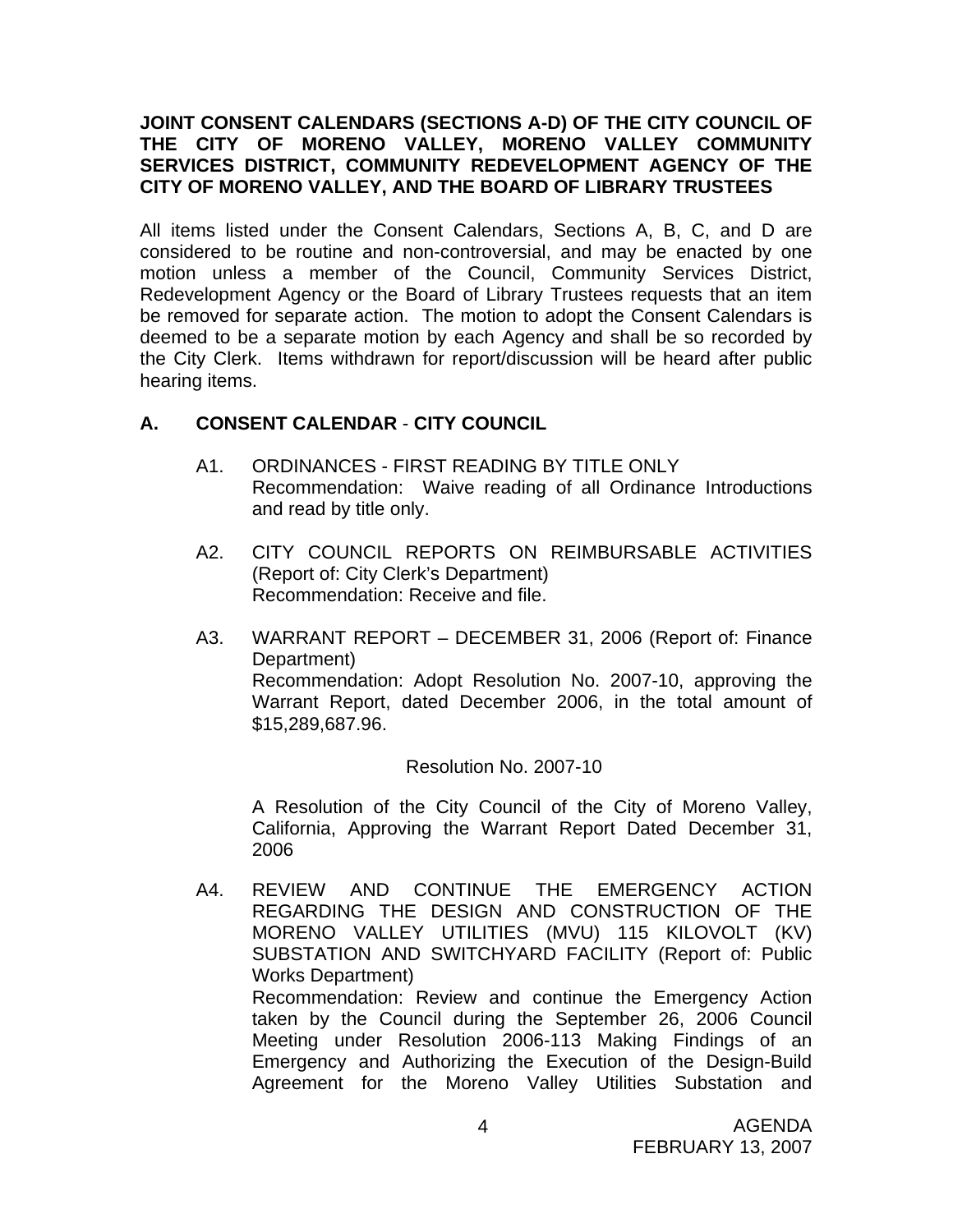Switchyard Project between the City of Moreno Valley, as Owner, and ABB, Inc., a Delaware Corporation, as Design-Builder in accordance with Public Contract Code Sections 20168, 22050, and Government Code Section 5956.

- A5. TRACT MAP 22315 LANDSCAPE AND IRRIGATION EXONERATION OF BONDS; EAST SIDE OF INDIAN STREET, SOUTH OF MANZANITA AVENUE, AT THE ENTRANCE TO ZUPPARDO WAY; SUBDIVIDER - JAY A. ZUPPARDO, MORENO VALLEY, CA (Report of: Public Works Department) Recommendation: Authorize the City Engineer to exonerate the Landscape and Irrigation Bond for Tract Map 22315.
- A6. APPROVE TRACT 29920 SINGLE FAMILY RESIDENTIAL ACCEPT FINAL MAP, AGREEMENT, AND BONDS FOR PUBLIC IMPROVEMENTS; EAST OF GRANDE VISTA DRIVE AND SOUTH OF SUGARITE CANYON DRIVE; DEVELOPER - CHT INVESTMENT, LLC, NEWPORT BEACH, CA (Report of: Public Works Department) Recommendation:
	- 1. Approve Tract 22920, authorize the City Clerk to sign the map and transmit said map to the County Recorder's Office for recordation;
	- 2. Accept the Agreement and Bonds for Public Improvements;
	- 3. Authorize the Mayor to execute the Agreement;
	- 4. Direct the City Clerk to forward the signed Agreement to the County Recorder's Office for recordation; and
	- 5. Authorize the City Engineer to execute any future time extension amendments to the agreement, subject to City Attorney approval, if the required public improvements are not completed within said timeframe.
- A7. TRACT 30318 SPORTS PARK 2<sup>ND</sup> AMENDMENT TO AGREEMENT FOR PARK IMPROVEMENTS (TIME EXTENSION), EAST OF LASSELLE STREET, SOUTH OF KRAMERIA AVENUE IN THE MORENO VALLEY RANCH SPECIFIC PLAN AREA, DEVELOPER – EMPIRE LAND, LLC, ONTARIO, CA (CONTINUED FROM JANUARY 23, 2007) (Report of: Public Works Department) Recommendation: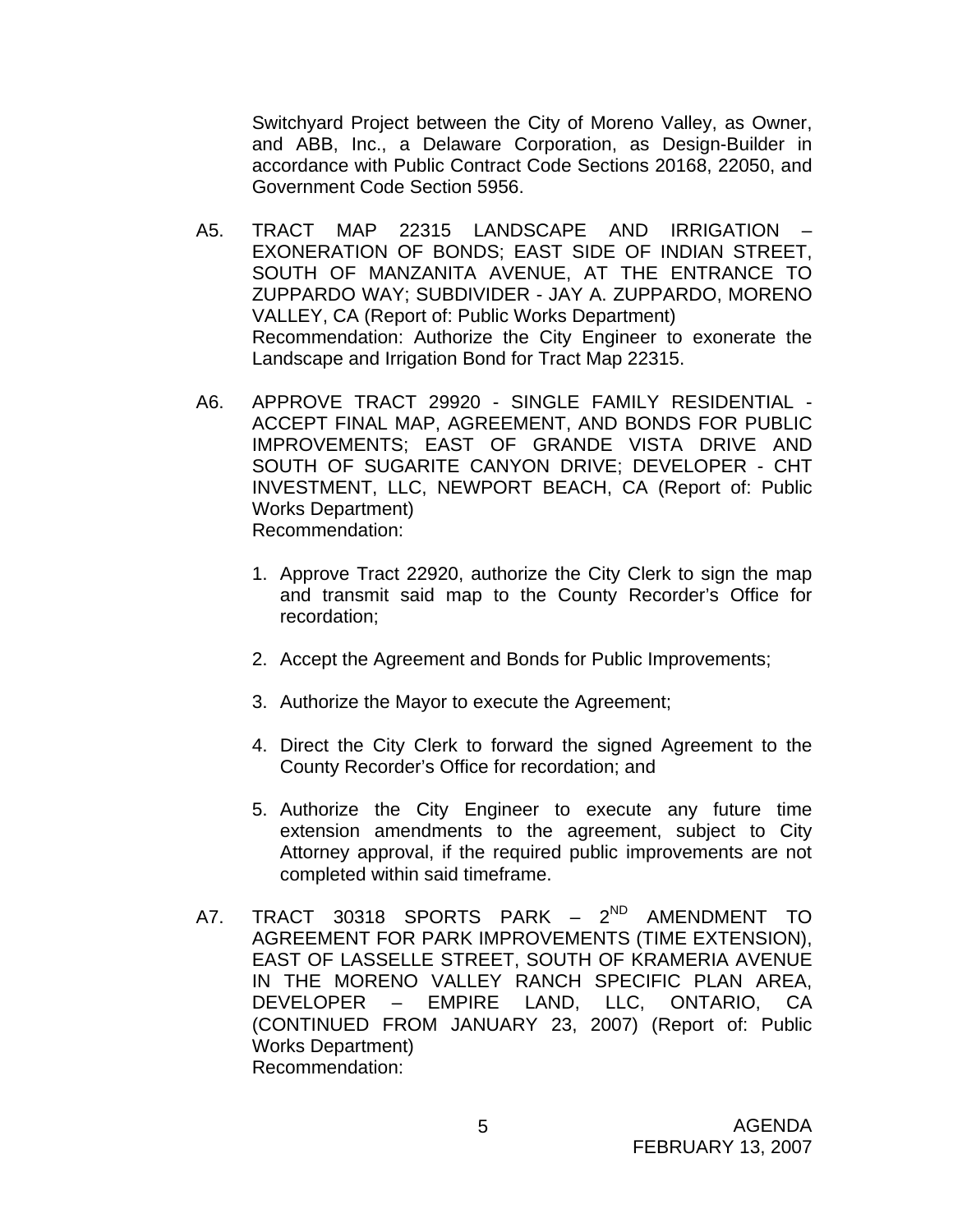- 1. Authorize the Mayor to execute the  $2^{nd}$  Amendment to Agreement for Park Improvements for Tract 30318 Sports Park; and
- 2. Instruct the City Clerk to forward the completed  $2<sup>nd</sup>$  Amendment to Agreement for Park Improvements to the County Recorder's Office for recordation.
- A8. TRACT MAP 31120 REDUCE FAITHFUL PERFORMANCE BOND AND ADOPT THE RESOLUTION AUTHORIZING ACCEPTANCE OF THE PUBLIC IMPROVEMENTS AS COMPLETE AND ACCEPTING ARTISAN STREET, STONEGATE COURT, VINTNER LANE, STEPHENSON STREET AND THOSE PORTIONS OF MORENO BEACH DRIVE AND JOHN F. KENNEDY DRIVE ASSOCIATED WITH THE PROJECT INTO THE CITY'S MAINTAINED STREET SYSTEM; DEVELOPER PINNACLE M.V.R. L.P., ALISO VIEJO, CA (Report of: Public Works Department) Recommendation:
	- 1. Adopt Resolution No. 2007-11 authorizing the acceptance of the public improvements for Tract Map 31120 as complete and accepting Artisan Street, Stonegate Court, Vintner Lane, Stephenson Street and those portions of Moreno Beach Drive and John F. Kennedy Drive associated with the project into the City's maintained street system; and

Resolution No. 2007-11

A Resolution of the City Council of the City of Moreno Valley, California, Authorizing the Acceptance of the Public Improvements as Complete Within Tract 31120 and Accepting Artisan Street, Stonegate Court, Vintner Lane, Stephenson Street and those Portions of Moreno Beach Drive and John F. Kennedy Drive Associated with the Project Into the City's Maintained Street System

2. Authorize the City Engineer to execute the 90% reduction to the Faithful Performance Bond, exonerate the Material and Labor Bond in 90 days if there are no stop notices or liens on file with the City Clerk, and exonerate the final 10% of the Faithful Performance Bond in one year when all clearances are received.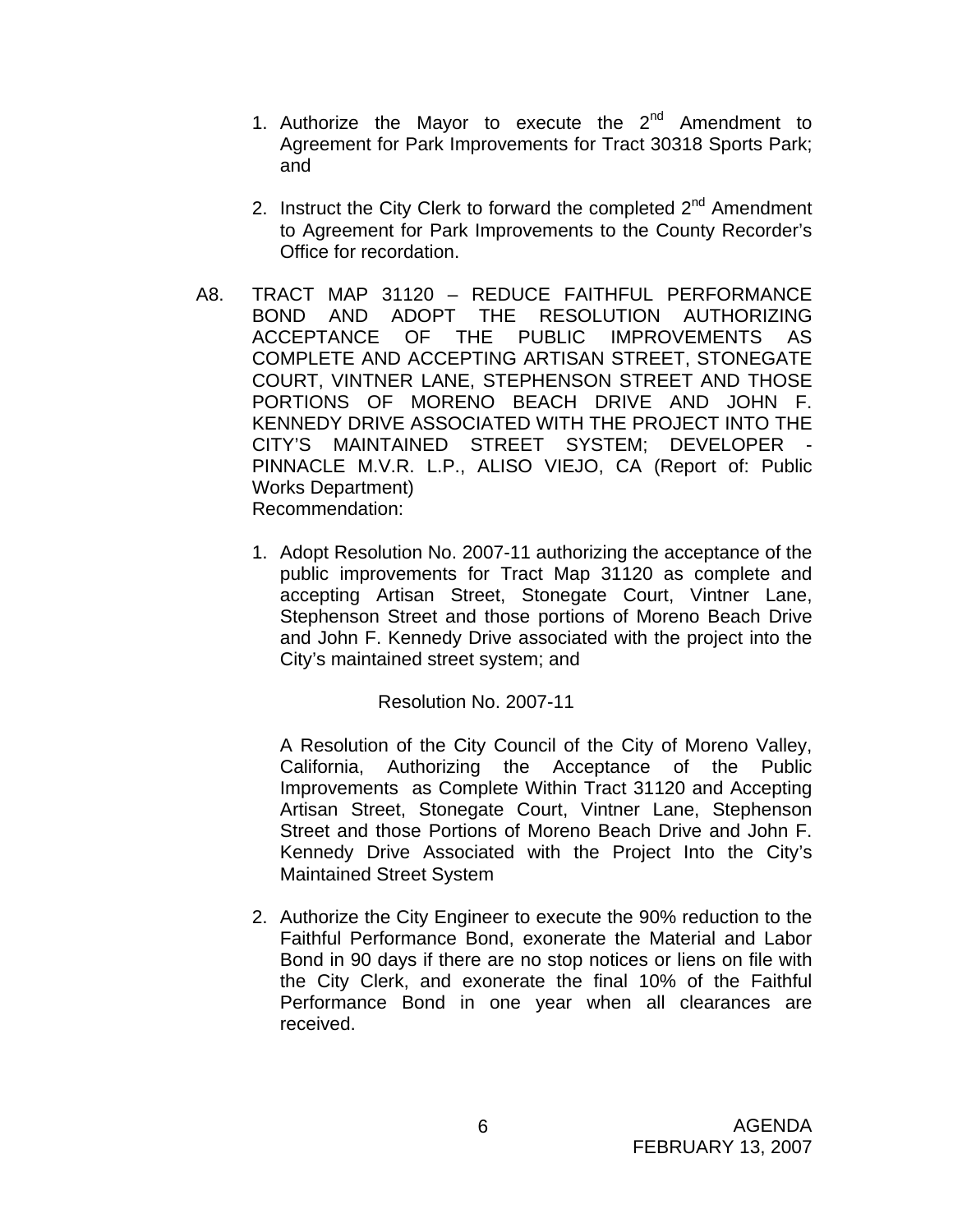- A9. APPROVE PARCEL MAP 31707 SINGLE FAMILY RESIDENTIAL - ACCEPT FINAL MAP, AGREEMENT, AND BONDS FOR PUBLIC IMPROVEMENTS; 23815 IRONWOOD AVENUE; SUBDIVIDER - ANNIE PAULINE EDGE, MORENO VALLEY, CA (Report of: Public Works Department) Recommendation:
	- 1. Approve Parcel Map 31707, authorize the City Clerk to sign the map and transmit said map to the County Recorder's Office for recordation;
	- 2. Accept the Agreement and Bonds for Public Improvements;
	- 3. Authorize the Mayor to execute the Agreement;
	- 4. Direct the City Clerk to forward the signed Agreement to the County Recorder's Office for recordation; and
	- 5. Authorize the City Engineer to execute any future time extension amendments to the agreement, subject to City Attorney approval, if the required public improvements are not completed within said timeframe.
- A10. PARCEL MAP 32174 AMENDMENT TO AGREEMENT FOR PUBLIC IMPROVEMENTS (TIME EXTENSION); SOUTHEAST SIDE OF HEACOCK STREET AND COTTONWOOD AVENUE; DEVELOPER – HEACOCK COTTONWOOD III LIMITED PARTNERSHIP, PALM DESERT, CA (Report of: Public Works Department) Recommendation:
	- 1. Authorize the Mayor to execute the Amendment to Agreement for Public Improvements for Parcel Map 32174;
	- 2. Instruct the City Clerk to forward the completed Amendment to Agreement for Public Improvements to the County Recorder's Office for recordation; and
	- 3. Authorize the City Engineer to execute any future time extension amendments to the agreement, subject to City Attorney approval, if the required public improvements are not completed within said timeframe.
- A11. APPROVE TRACT 32515 SINGLE FAMILY RESIDENTIAL ACCEPT THE FINAL MAP, AND THE AGREEMENTS AND BONDS FOR THE PUBLIC AND PRIVATE IMPROVEMENTS;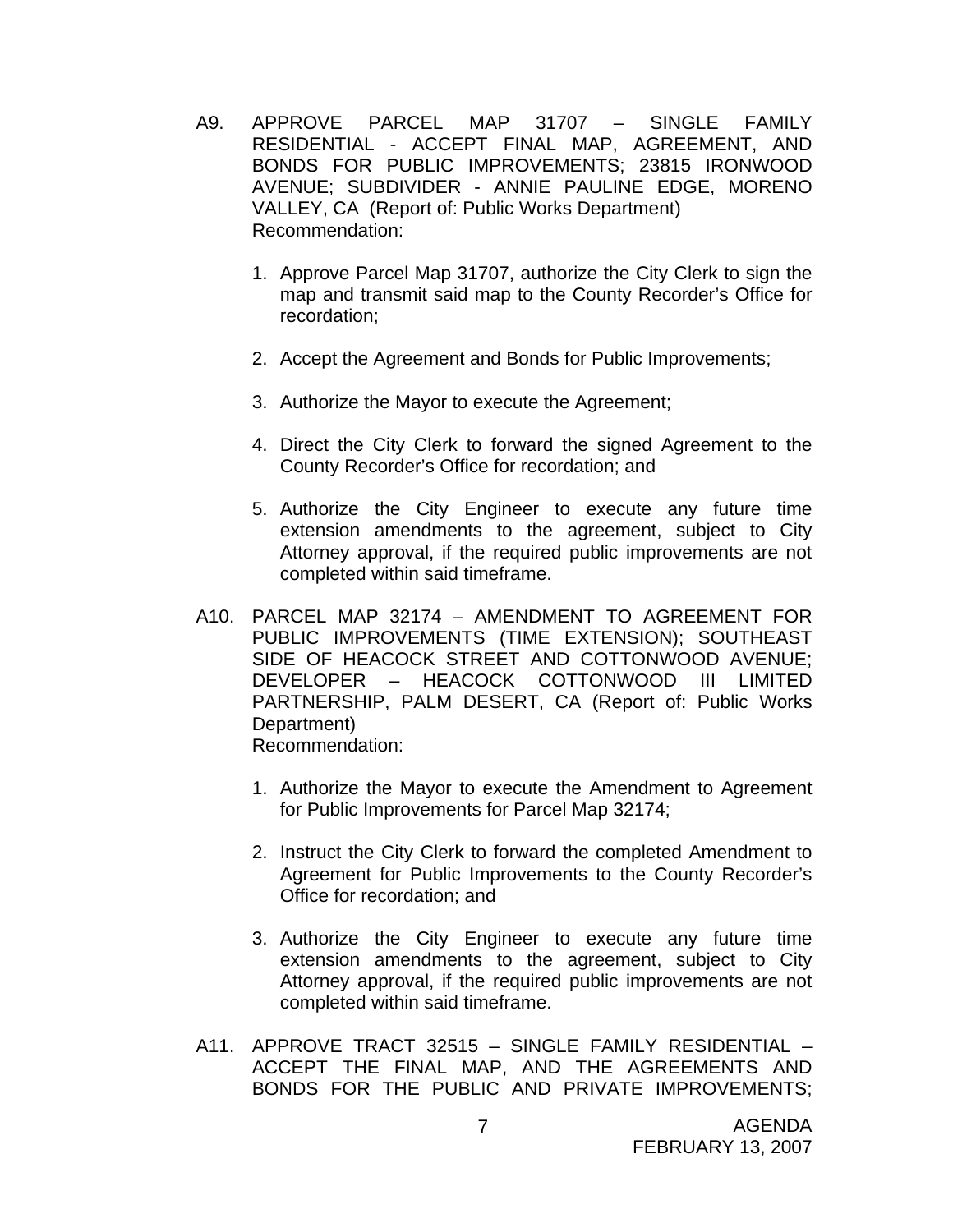NORTHEAST CORNER OF PIGEON PASS ROAD AND OLD LAKE DRIVE; SUBDIVIDER – K. HOVNANIAN FORECAST HOMES SOUTHERN, INC., ONTARIO, CA (Report of: Public Works Department) Recommendation:

- 1. Approve Tract 32515, authorize the City Clerk to sign the map and transmit said map to the County Recorder's Office for recordation;
- 2. Accept the Agreements and Bonds for Public Improvements and Private Improvements;
- 3. Authorize the Mayor to execute the Agreements;
- 4. Direct the City Clerk to forward the signed Agreements to the County Recorder's Office for recordation; and
- 5. Authorize the City Engineer to execute any future time extension amendments to the agreements, subject to City Attorney approval, if the required public and/or private improvements are not completed within said timeframe.
- A12. AUTHORIZE AND ACCEPT THE TRANSFER OF A PORTION OF REAL PROPERTY KNOWN AS PERRIS BOULEVARD (APN 475- 050-002) FROM AMERICA CHANG JIANG INTERNATIONAL INVESTMENT, INC., TO THE CITY OF MORENO VALLEY, A MUNICIPAL CORPORATION AND DIRECT THE CITY CLERK TO EXECUTE THE CERTIFICATE OF ACCEPTANCE (Report of: Public Works Department) Recommendation:
	- 1. Authorize and accept the transfer of a portion of real property known as Perris Boulevard (APN 475-050-002) from America Chang Jiang International Investment, Inc., to the City of Moreno Valley, a Municipal Corporation; and
	- 2. Direct the City Clerk to execute the Certificate of Acceptance.
- A13. ADOPT RESOLUTION NO. 2007-12 AUTHORIZING THE ACQUISITION OF APN 485-133-007 THROUGH CHAPTER 8 AGREEMENT OF SALE WITH THE RIVERSIDE COUNTY TREASURER (Report of: Public Works Department) Recommendation: Adopt Resolution No. 2007-12 authorizing the acquisition of APN 485-133-007 through Chapter 8 Agreement of Sale with the Riverside County Treasurer.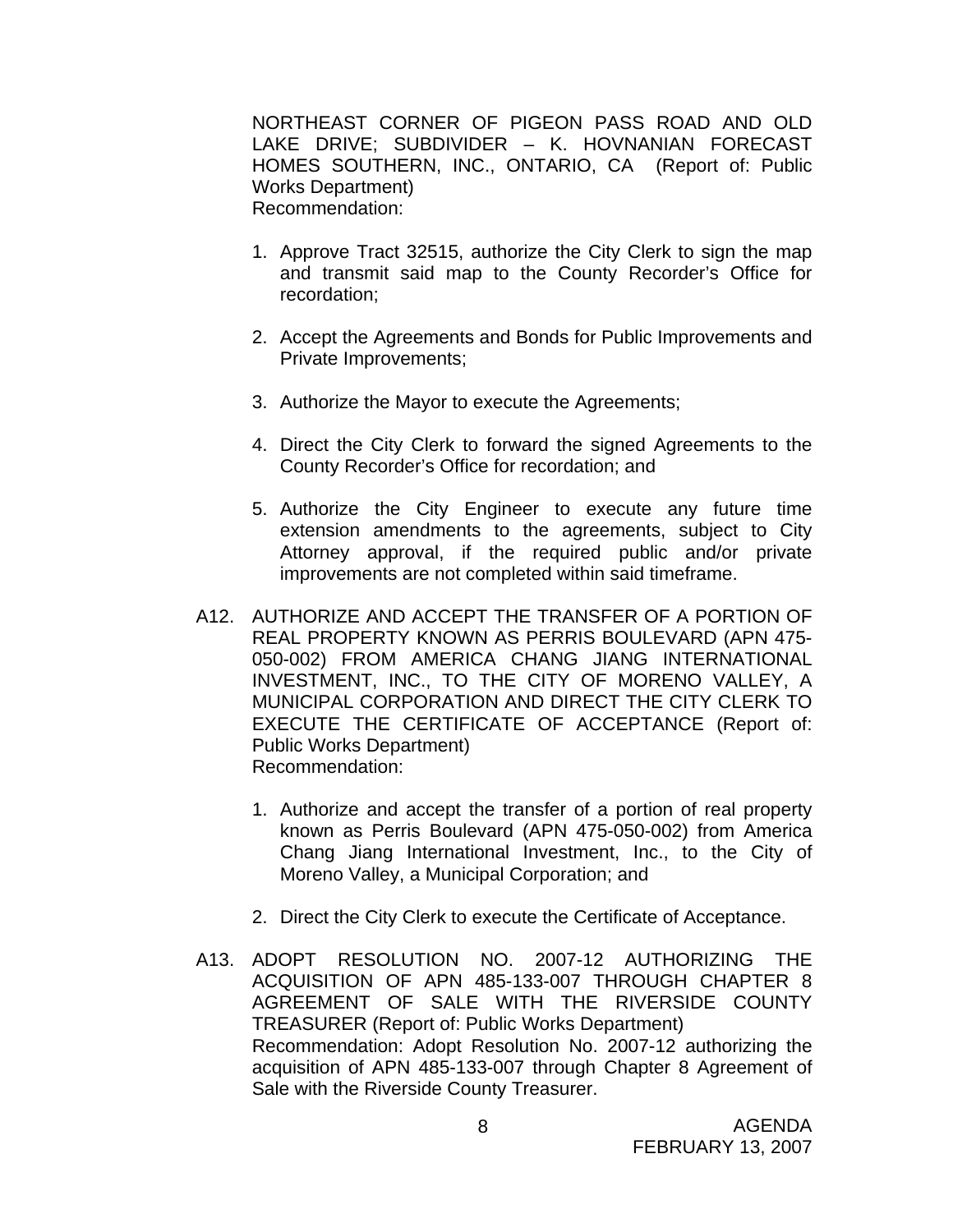#### Resolution No. 2007-12

A Resolution of the City Council of the City of Moreno Valley, California, Objecting to the Public Sale of the Herein Described Property and Offering to Purchase the Property for use as a Bike Trail and Related Public Purposes, and Including the Purchase Price, Legal Description, Assessment Number and Describing the Public Purpose for Which the Land is to be Devoted

- A14. PURCHASE OF POLICE ENFORCEMENT MOTORCYCLES (Report of: Police Department) Recommendation:
	- 1. Approve the replacement of one (1) 2001 BMW R1100 RT-P Police Motorcycle and four (4) 2004 BMW R 1150 RT-P Police Motorcycles with five (5) 2007 Honda St-1300P Police Motorcycles;
	- 2. Approve budget expenditures in the amount of \$118,246.60 from the Equipment Replacement Reserve Fund Account 010.62310.6642.645, for the purchase of five (5) Honda ST-1300P Police Motorcycles, and related emergency equipment; and
	- 3. Award the purchase of five (5) Honda St-1300P Police Motorcycles to Huntington Beach Honda, and authorize the Finance Director to issue 5 purchase orders in the amount of \$13,704.00 per unit, and \$8,491.00 per unit for the purchase and installation of the requisite emergency equipment from several vendors.
- A15. PA05-0049 REQUEST TO CONDUCT A FULL ROAD CLOSURE OF INDIAN STREET BETWEEN THE GROVE VIEW ROAD EXTENSION AND MORENO VALLEY'S SOUTH CITY LIMITS FOR THE CONSTRUCTION OF PERRIS VALLEY MASTER DRAINAGE PLAN LATERAL B-3 FROM MARCH 1, 2007 - JULY 11, 2007; SUBDIVIDER – INDIAN STREET LLC, WALNUT, CA (Report of: Public Works Department) Recommendation: Authorize a full road closure of Indian Street between the Grove View Road Extension and Moreno Valley's South City Limits for the construction of Perris Valley Master Drainage Plan Lateral B-3 from March 1 2007-July 11, 2007.
- A16. MINUTES REGULAR MEETING OF JANUARY 23, 2007 (Report of: City Clerk's Department) Recommendation: Approve as submitted.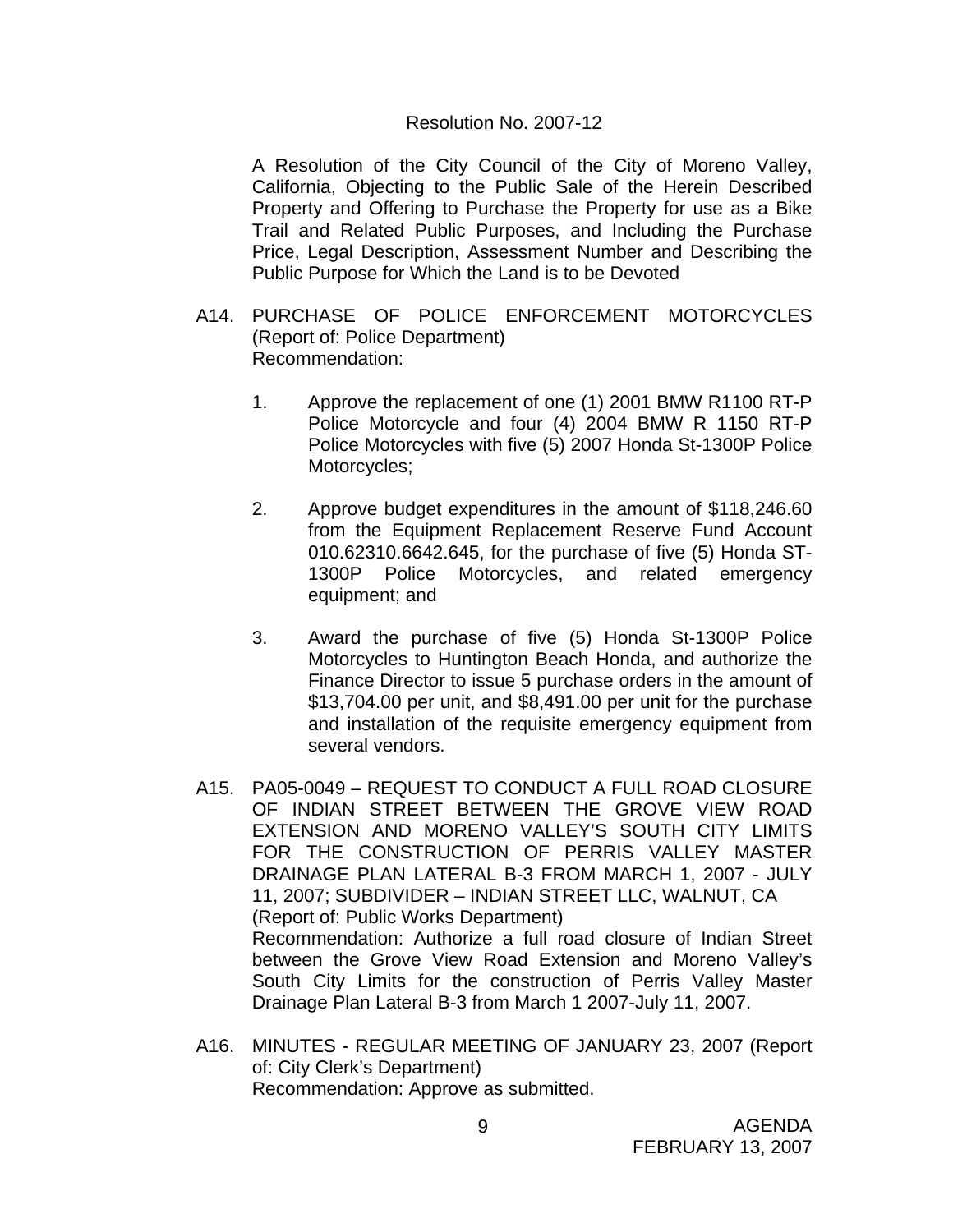- A17. AUTHORIZATION TO AWARD THE CONSTRUCTION CONTRACT FOR THE SUBSTATION FEEDER PROJECT - PROJECT NO.'S 06-00300 & 06-00400 (Report of: Public Works Department) – MATERIAL NOT AVAILABLE AT TIME OF PRINTING – TO BE PROVIDED UNDER SEPARATE COVER.
- A18. AUTHORIZATION TO AWARD THE CONSTRUCTION CONTRACT AND AUTHORIZATION OF APPROPRIATION FOR THE TRAFFIC SIGNAL FOR STATE ROUTE 60 WEST BOUND RAMPS AND MORENO BEACH DRIVE – PROJECT NO. 05- 41779224 (Report of: Public Works Department) Recommendation:
	- 1. Award the construction contract for the Traffic Signal for State Route 60 West Bound Ramps and Moreno Beach Drive to Hillcrest Contracting, Inc., 1467 Circle City Drive, Corona, CA 92879-1668, the lowest responsible bidder;
	- 2. Authorize the Mayor to execute a contract agreement with Hillcrest Contracting, Inc.;
	- 3. Authorize the appropriation of \$650,000.00 from unencumbered DIF-Arterial (Fund 416) fund balance to the Traffic Signal for State Route 60 West Bound Ramps and Moreno Beach Drive (Account No. 416.83525), to provide funding for the construction of non-traffic-signal related costs associated with the Traffic Signal for State Route 60 West Bound Ramps and Moreno Beach Drive;
	- 4. Authorize the issuance of a Purchase Order for Hillcrest Contracting, Inc., in the amount of \$787,800.00 (the bid amount plus 10% contingency) for the traffic signal at State Route 60 West Bound Ramps and Moreno Beach Drive (Account Nos. 417.79224 and 416.83525; and
	- 5. Authorize the City Engineer to execute any subsequent related minor change orders to the contract with Hillcrest Contracting, Inc., up to, but not exceeding, the contingency amount of \$71,625.00, subject to the approval of the City Attorney.
- A19. FIRST AMENDMENT TO CITY MANAGER'S EMPLOYMENT AGREEMENT (Report of: Human Resources Department) Recommendation: Approve the First Amendment to the Employment Agreement of the City Manager.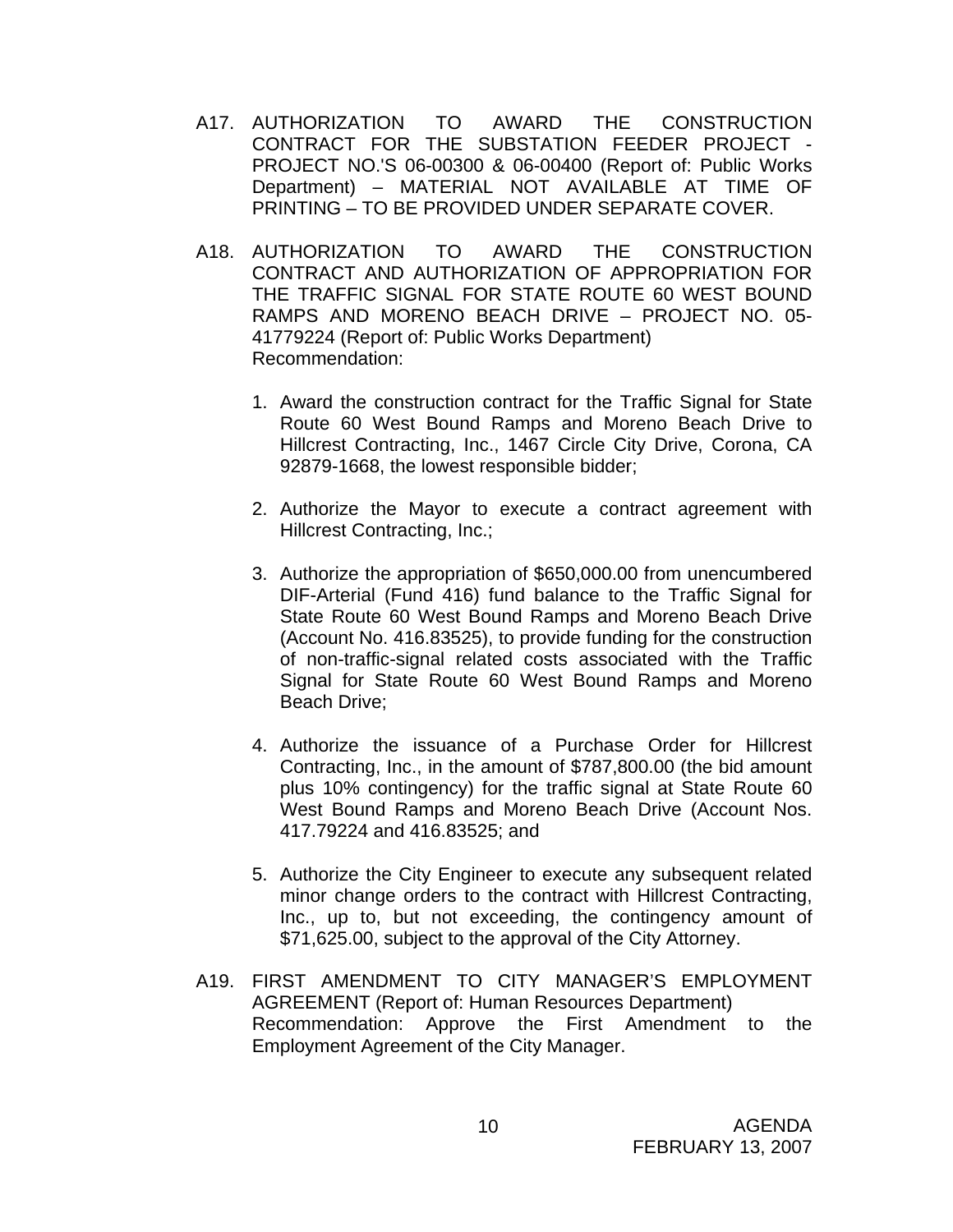# **B. CONSENT CALENDAR** - **COMMUNITY SERVICES DISTRICT**

- B1. ORDINANCES FIRST READING BY TITLE ONLY Recommendation: Waive reading of all Ordinance Introductions and read by title only.
- B2. MINUTES REGULAR MEETING OF JANUARY 23, 2007 (Report of: City Clerk's Department) Recommendation: Approve as submitted.
- B3. REQUEST TO ADVERTISE A NOTICE REQUESTING PROPOSALS – MORENO VALLEY COMMUNITY SERVICES DISTRICT PROJECT NO. E-4/07 – MAINTENANCE OF STREETSCAPE LANDSCAPING AND IRRIGATION – MORENO VALLEY RANCH – EAST (Report of: Public Works Department) Recommendation:
	- 1. Adopt the area maps and maintenance specifications, which are on file in the Public Works Department;
	- 2. Acknowledge the previous Environmental Determinations relating to the existing landscape areas as approved per Specific Plan 193 EIR Certification; and
	- 3. Authorize the City Clerk to advertise a Notice Requesting Proposals for Project E-4/07.
- B4. AUTHORIZATION TO ENTER INTO AN AGREEMENT WITH THE YOUNG MEN'S CHRISTIAN ASSOCIATION (YMCA) FOR PROVIDING AFTER SCHOOL PROGRAMS THROUGH THE CALIFORNIA DEPARTMENT OF EDUCATION, AFTER SCHOOL PARTNERSHIPS OFFICE, FOR THE AFTER SCHOOL EDUCATION AND SAFETY (ASES) PROGRAM (Report of: Parks & Recreation Department)

 Recommendation: Authorize the President of the Board of Directors to execute an agreement with the Young Mens Christian Association (YMCA) for providing after school programs through California Department of Education, After School Partnerships Office, for the After School Education and Safety (ASES) Program, in the amount of up to \$1,755,000, providing literacy, academic enrichment and a safe constructive alternative for students in kindergarten through ninth grade.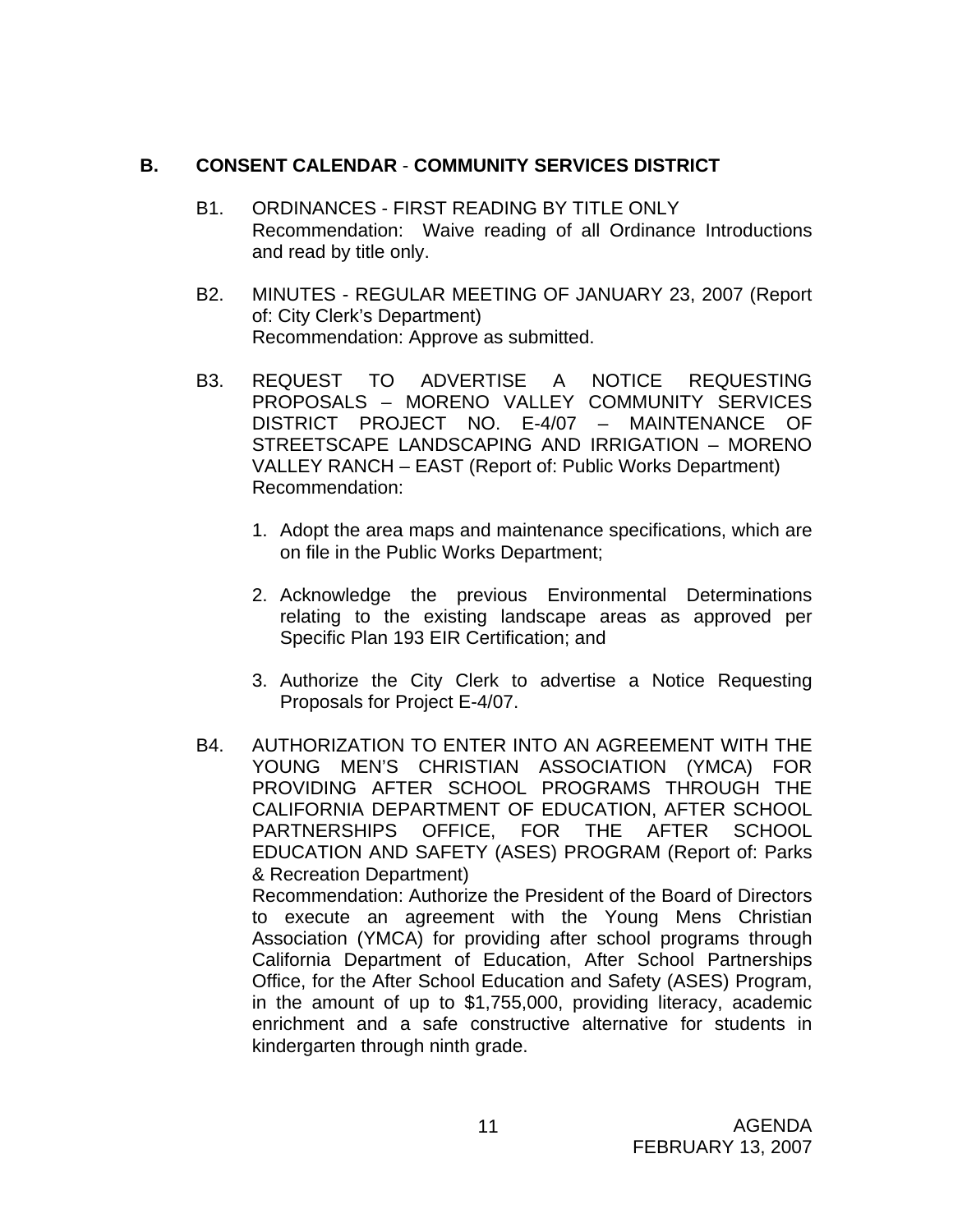# **C. CONSENT CALENDAR** - **COMMUNITY REDEVELOPMENT AGENCY**

- C1. ORDINANCES FIRST READING BY TITLE ONLY Recommendation: Waive reading of all Ordinance Introductions and read by title only.
- C2. MINUTES REGULAR MEETING OF JANUARY 23, 2007 (Report of: City Clerk's Department) Recommendation: Approve as submitted.

# **D. CONSENT CALENDAR** - **BOARD OF LIBRARY TRUSTEES**

- D1. ORDINANCES FIRST READING BY TITLE ONLY Recommendation: Waive reading of all Ordinance Introductions and read by title only.
- D2. MINUTES REGULAR MEETING OF JANUARY 23, 2007 (Report of: City Clerk's Department) Recommendation: Approve as submitted.

# **E. PUBLIC HEARINGS - NONE**

# **F. ITEMS REMOVED FROM CONSENT CALENDARS FOR DISCUSSION OR SEPARATE ACTION**

- **G. REPORTS** 
	- G1. CITY COUNCIL REPORTS ON REGIONAL ACTIVITIES
		- a) Report on March Joint Powers Commission by Council Member Stewart
	- G2. ESTABLISHMENT OF "RANCHO BELAGO" AS A COMMUNITY NAME FOR THE AREA GENERALLY EAST OF LASSELLE STREET WITHIN THE CITY OF MORENO VALLEY (CONTINUED FROM JANUARY 23, 2007) (Report of: Community Development Department) Recommendation:
		- 1. Adopt Resolution No. 2007-09 supporting the establishment of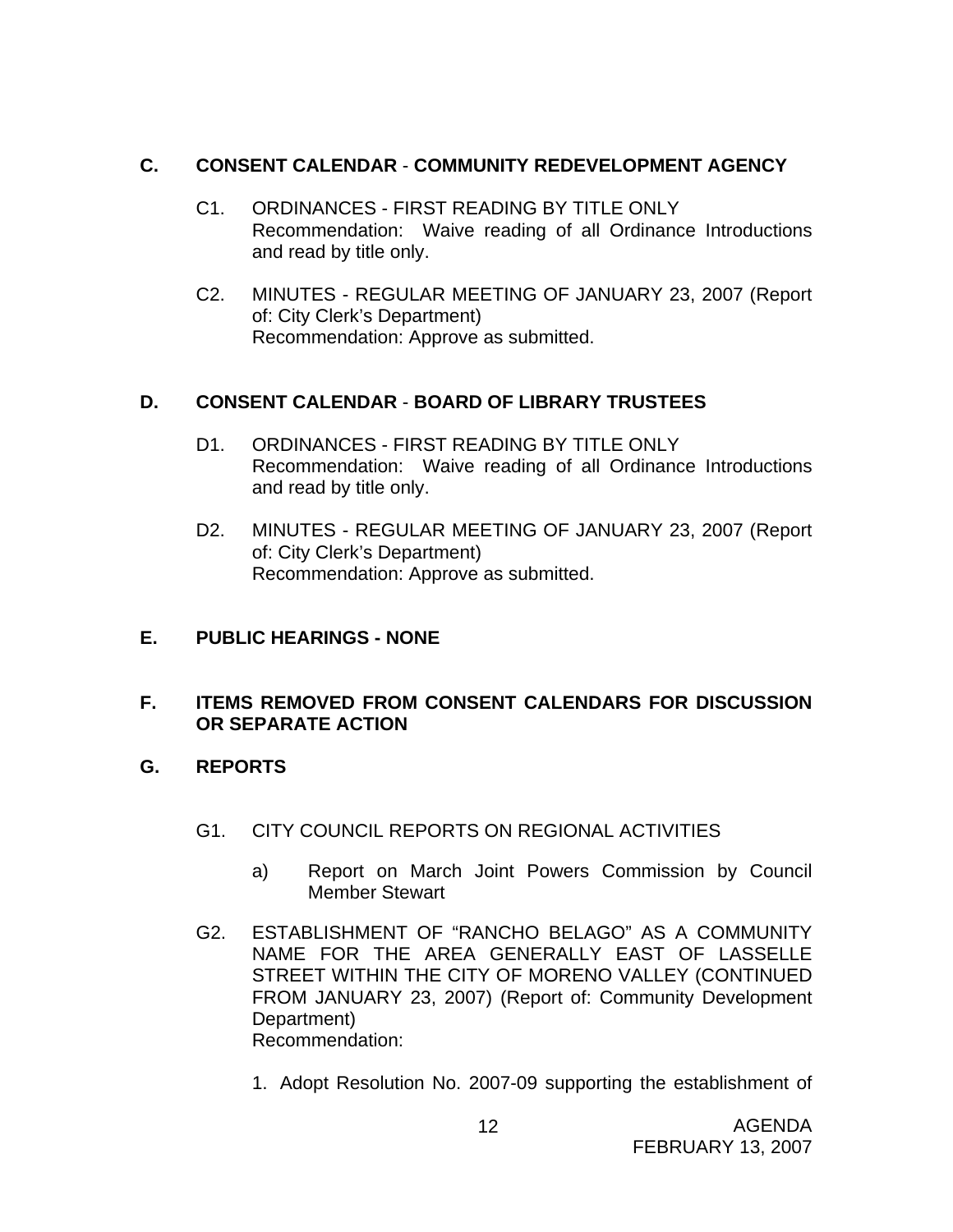"Rancho Belago" as a community name for the area generally east of Lasselle Street within the City of Moreno Valley.

#### Resolution No. 2007-09

A Resolution of the City Council of the City of Moreno Valley, California, Supporting the Establishment of "Rancho Belago" as a Community Name for the Area Generally East of Lasselle Street within the City of Moreno Valley

- G3. APPOINTMENTS TO THE PARKS AND RECREATION COMMISSION, RECREATIONAL TRAILS BOARD, SENIOR CITIZENS' BOARD AND CONFIRMATION OF VAL VERDE PARENT TEACHER COUNCIL REPRESENTATIVE TO THE TRAFFIC SAFETY COMMISSION (Report of: City Clerk's Department) Recommendation:
	- 1. Appoint one member to the Parks and Recreation Commission with a term expiring June 30, 2008;
	- 2. Appoint one member to the Recreational Trails Board with a term expiring June 30, 2009;
	- 3. Appoint two members to the Senior Citizens' Board with a term expiring June 30, 2007 or June 30, 2009;
	- 4. Confirm the appointment of Renonah McGee to the Traffic Safety Commission as the Val Verde Parent Teacher Council representative, with a term expiring June 30, 2009;
	- 5. If appointments are not made, declare the positions vacant and authorize the City Clerk to re-notice the positions as vacant.
- G4. CITY MANAGER'S REPORT (Informational Oral Presentation not for Council action)

### **H. LEGISLATIVE ACTIONS**

ORDINANCES - 1ST READING AND INTRODUCTION - NONE

ORDINANCES - 2ND READING AND ADOPTION

AGENDA FEBRUARY 13, 2007 13 H1. ORDINANCE NO. 735 - AN ORDINANCE OF THE CITY COUNCIL OF THE CITY OF MORENO VALLEY, CALIFORNIA, APPROVING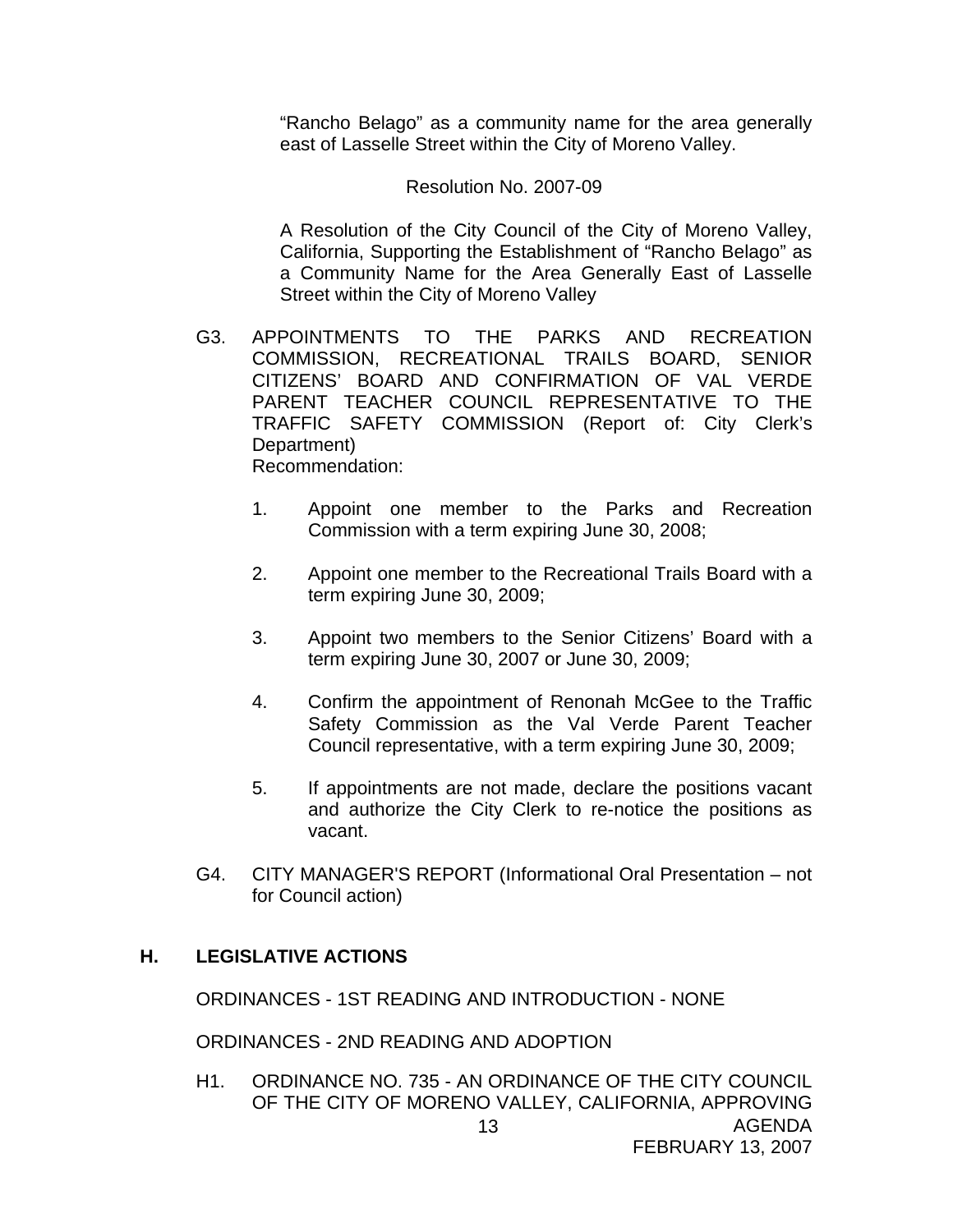PA04-0195 (ZONE CHANGE) TO CHANGE THE LAND USE FOR THE 108.19-NET ACRES OF ASSESSOR'S PARCEL NUMBERS 477-120-001, 006, 007, 008, 014, AND 015 FROM 62.07-NET ACRES OF BUSINESS PARK ZONE TO 30.94-NET ACRES OF BUSINESS PARK, 2.02-NET ACRES OF BUSINESS PARK MIXED USE AND 27.14-NET ACRES OF R15 ZONE AND CHANGE 46.12-NET ACRES OF RA-2 ZONE TO 12.17-NET ACRES OF RA-2, 9.39-NET ACRES OF R15 AND 21.83-NET ACRES OF R5 ZONE (RECEIVED FIRST READING AND INTRODUCTION ON JANUARY 23, 2007 ON A 4-0-1 VOTE, MAYOR PRO TEM BATEY ABSENT) (Report of: Community Development Department)

Recommendation: Adopt Ordinance No. 735.

#### Ordinance No. 735

An Ordinance of the City Council of the City of Moreno Valley, California, Approving PA04-0195 (Zone Change) to Change the Land Use for the 108.19-Net Acres of Assessor's Parcel Numbers 477-120-001, 006, 007, 008, 014, and 015 from 62.07-Net Acres of Business Park Zone to 30.94-Net Acres of Business Park, 2.02-Net Acres of Business Park Mixed Use and 27.14-Net Acres of R15 Zone and Change 46.12-Net Acres of RA-2 Zone to 12.17-Net Acres of RA-2, 9.39-Net Acres of R15 and 21.83-Net Acres of R5 Zone

H2. ORDINANCE NO. 736 - AN ORDINANCE OF THE CITY COUNCIL OF THE CITY OF MORENO VALLEY, CALIFORNIA, AMENDING THE OFFICIAL ZONING ATLAS OF SAID CITY, TO REQUEST PROJECT INCLUSION INTO THE CITY OF MORENO VALLEY AND WITHIN THE CITY'S SPHERE OF INFLUENCE AS WELL AS ESTABLISHING PREZONING OR AN R3 (RESIDENTIAL 3) ZONING CLASSIFICATION ON A 45 (NET) ACRE PARCEL OF LAND LOCATED ON THE EAST SIDE OF PIGEON PASS ROAD, NORTH OF THE CITY LIMITS IN THE COUNTY OF RIVERSIDE AND FINDING THAT A NEGATIVE DECLARATION SHALL BE ADOPTED BASED ON THE CALIFORNIA ENVIRONMENTAL QUALITY ACT GUIDELINES FOR SAID APPLICATION (PA06- 0099) (RECEIVED FIRST READING AND INTRODUCTION ON JANUARY 23, 2007 ON A 4-0-1 VOTE, MAYOR PRO TEM BATEY ABSENT) (Report of: Community Development Department) Recommendation: Adopt Ordinance No. 736.

#### Ordinance No. 736

An Ordinance of the City Council of the City of Moreno Valley,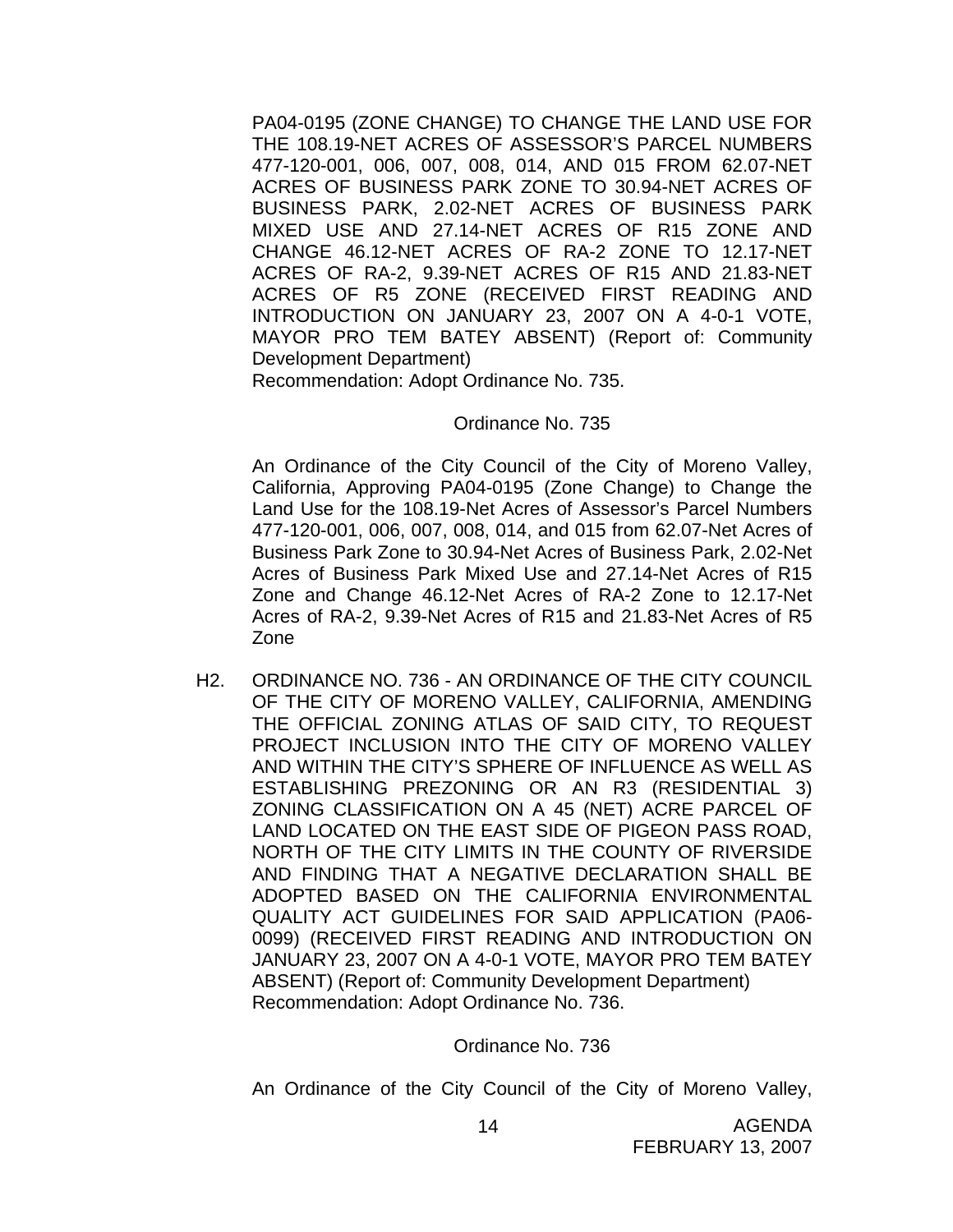California, Amending the Official Zoning Atlas of said City, to Request Project Inclusion into the City of Moreno Valley and Within the City's Sphere of Influence as Well as Establishing Prezoning or a R3 (Residential 3) Zoning Classification on a 45 (Net) Acre Parcel of Land Located on the East Side of Pigeon Pass Road, North of the City Limits in the County of Riverside and Finding that a Negative Declaration Shall be adopted Based on the California Environmental Quality Act Guidelines for said Application (PA06- 0099)

H3. ORDINANCE NO. 737 - AN ORDINANCE OF THE CITY COUNCIL OF THE CITY OF MORENO VALLEY, CALIFORNIA, AMENDING THE OFFICIAL ZONING ATLAS OF SAID CITY, TO REQUEST PROJECT INCLUSION INTO THE CITY OF MORENO VALLEY AND WITHIN THE CITY'S SPHERE OF INFLUENCE AS WELL AS ESTABLISHING PREZONING OR AN R1 (RESIDENTIAL 1) ZONING CLASSIFICATION ON A 64.9 GROSS (52.4 NET) ACRE PARCEL OF LAND (INCLUDING 61.20 ACRES IN THE COUNTY OF RIVERSIDE AND 3.50 ACRES IN THE CITY OF MORENO VALLEY) LOCATED ON THE NORTHEAST CORNER OF MANZANITA AND QUINCY STREET, WITH REDLANDS BOULEVARD TO THE EAST, NORTH OF THE CITY LIMITS IN THE COUNTY OF RIVERSIDE AND FINDING THAT A NEGATIVE DECLARATION SHALL BE ADOPTED BASED ON THE CALIFORNIA ENVIRONMENTAL QUALITY ACT GUIDELINES FOR SAID APPLICATION (PA05-0079) (RECEIVED FIRST READING AND INTRODUCTION ON JANUARY 23, 2007 ON A 4- 0-1 VOTE, MAYOR PRO TEM BATEY ABSENT) (Report of: Community Development Department) Recommendation: Adopt Ordinance No. 737.

### Ordinance No. 737

An Ordinance of the City Council of the City of Moreno Valley, California, Amending the Official Zoning Atlas of said City, to Request Project Inclusion into the City of Moreno Valley and within the City's Sphere of Influence as Well as Establishing Prezoning or a R1 (Residential 1) Zoning Classification on a 64.9 Gross (52.4 Net) Acre Parcel of Land (Including 61.20 Acres in the County of Riverside and 3.50 Acres in the City of Moreno Valley) Located on the Northeast Corner of Manzanita and Quincy Street, with Redlands Boulevard to the East, North of the City Limits in the County of Riverside and Finding that a Negative Declaration Shall be Adopted Based on the California Environmental Quality Act Guidelines for said Application (PA05-0079)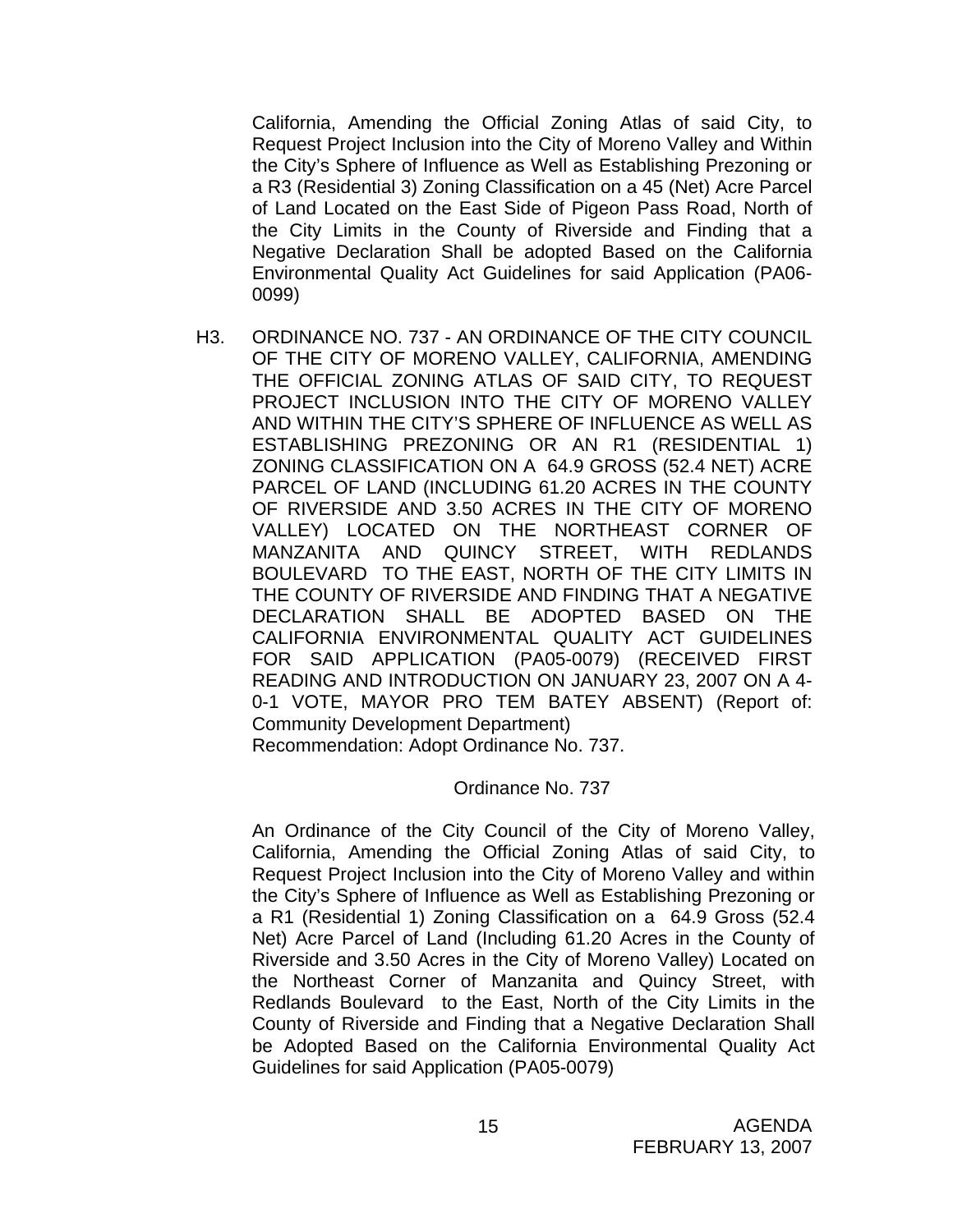H4. ORDINANCE NO. 738 - AN ORDINANCE OF THE CITY COUNCIL OF THE CITY OF MORENO VALLEY, CALIFORNIA, AMENDING THE OFFICIAL ZONING ATLAS OF SAID CITY, TO ESTABLISH THE INDUSTRIAL DESIGNATION AS PRE-ZONING FOR APPROXIMATELY THREE ACRES, AND REQUEST INCLUSION INTO THE CITY'S SPHERE OF INFLUENCE AND CITY BOUNDARY OF APPROXIMATELY 18 ACRES, IN THE GENERAL ALIGNMENT OF THE OLD HIGHWAY 215 RIGHT-OF-WAY BETWEEN ALESSANDRO BOULEVARD AND CACTUS AVENUE, AND FINDING THAT THE PROPOSAL IS EXEMPT UNDER SECTION 15061(B)(3) OF THE CALIFORNIA ENVIRONMENTAL QUALITY ACT GUIDELINES FOR SAID APPLICATION (PA06-0148) (RECEIVED FIRST READING AND INTRODUCTION ON JANUARY 23, 2007 ON A 4-0-1 VOTE, MAYOR PRO TEM BATEY ABSENT) (Report of: Community Development Department)

Recommendation: Adopt Ordinance No. 738.

### Ordinance No. 738

An Ordinance of the City Council of the City of Moreno Valley, California, Amending the Official Zoning Atlas of said City, to Establish the Industrial Designation as Pre-Zoning for Approximately Three Acres, and Request Inclusion into the City's Sphere of Influence and City Boundary of Approximately 18 Acres, in the General Alignment of the Old Highway 215 Right-Of-Way Between Alessandro Boulevard and Cactus Avenue, and Finding that the Proposal is Exempt Under Section 15061(B)(3) of the California Environmental Quality Act Guidelines for said Application (PA06-0148)

ORDINANCES - URGENCY ORDINANCES - NONE

### RESOLUTIONS – NONE

### PUBLIC COMMENTS **ON ANY SUBJECT NOT ON THE AGENDA** UNDER THE JURISDICTION OF THE CITY COUNCIL

Those wishing to speak should complete and submit a BLUE speaker slip to the Bailiff. There is a three-minute time limit per person. All remarks and questions shall be addressed to the presiding officer or to the City Council and not to any individual Council member, staff member or other person.

### **CLOSING COMMENTS AND/OR REPORTS OF THE CITY COUNCIL, COMMUNITY SERVICES DISTRICT, OR COMMUNITY REDEVELOPMENT AGENCY**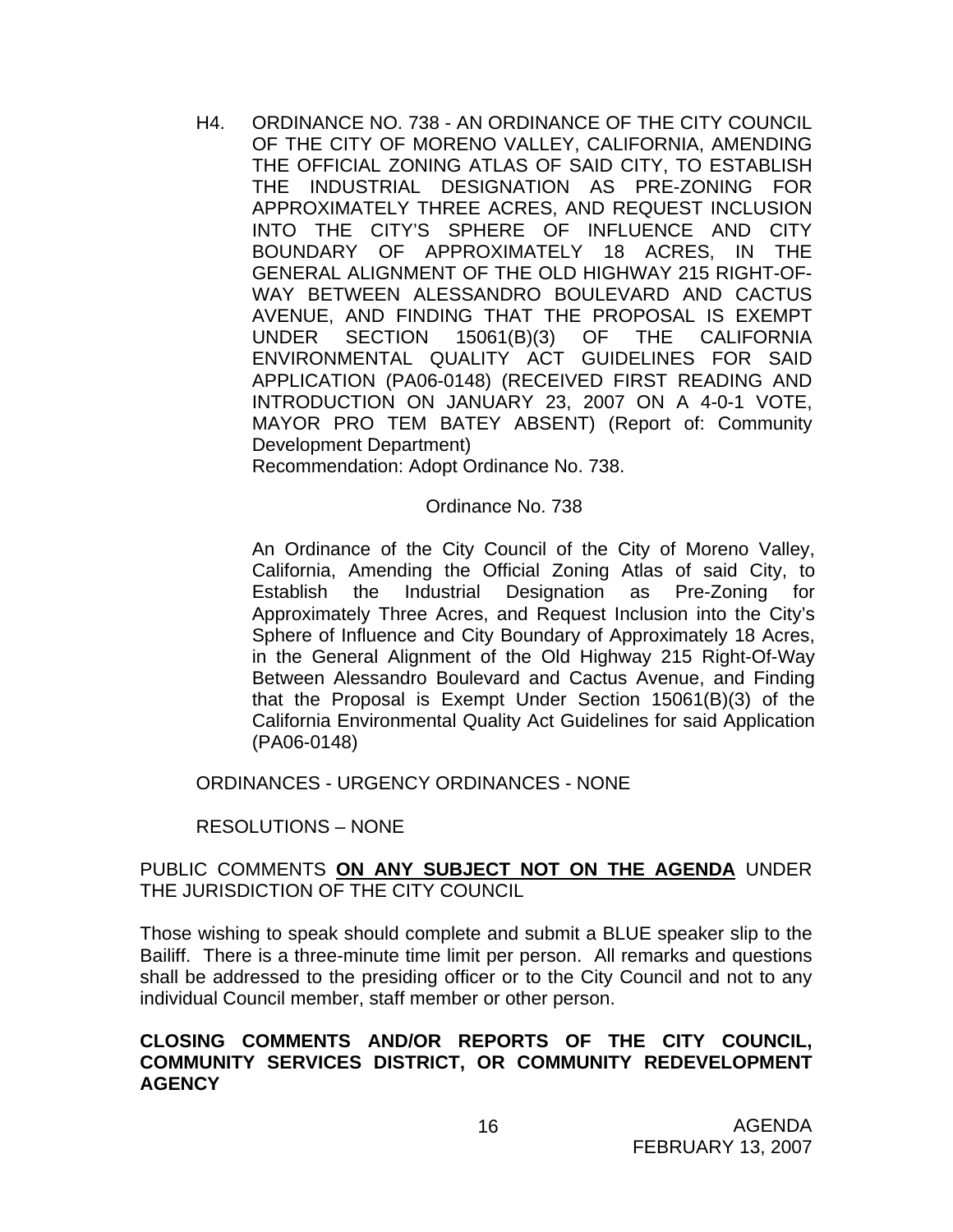# **CLOSED SESSION**

A Closed Session of the City Council, Community Services District and Community Redevelopment Agency of the City of Moreno Valley will be held in the City Manager's Conference Room, Second Floor, City Hall. The City Council will meet in Closed Session to confer with its legal counsel regarding the following matter(s) and any additional matter(s) publicly and orally announced by the City Attorney in the Council Chamber at the time of convening the Closed Session.

### • **PUBLIC COMMENTS ON MATTERS ON THE CLOSED SESSION AGENDA UNDER THE JURISDICTION OF THE CITY COUNCIL**

There is a three-minute time limit per person. Please complete and submit a BLUE speaker slip to the City Clerk. All remarks and questions shall be addressed to the presiding officer or to the City Council and not to any individual Council member, staff member or other person.

- 1) SECTION 54956.9(b)(1) CONFERENCE WITH LEGAL COUNSEL SIGNIFICANT EXPOSURE TO LITIGATION Number of Cases: 2
- 2) SECTION 54956.9(c) CONFERENCE WITH LEGAL COUNSEL INITIATION OF LITIGATION Number of Cases: 2
- 3) SECTION 54957.6 LABOR NEGOTIATIONS
	- a) Agency Representative: Robert Gutierrez Employee Organization: MVCEA
	- b) Agency Representative: Robert Gutierrez Employee Organization: MVMA
- 4) SECTION 54956.8 REAL PROPERTY NEGOTIATIONS

| a) |                        | City's Negotiator: Chris Vogt/Monica Adamee   |
|----|------------------------|-----------------------------------------------|
|    |                        | Under Negotiation: Price and terms of payment |
|    | APN:                   | 292-213-011                                   |
|    | Address:               | 12218 Graham St.                              |
|    | Owner:                 | John & Myrtle Swegles                         |
|    | Owner Negotiator: None |                                               |
|    |                        |                                               |

 b) City's Negotiator: Chris A. Vogt & Monica Adamee Under Negotiation: Price and terms of payment APN: 292-260-002